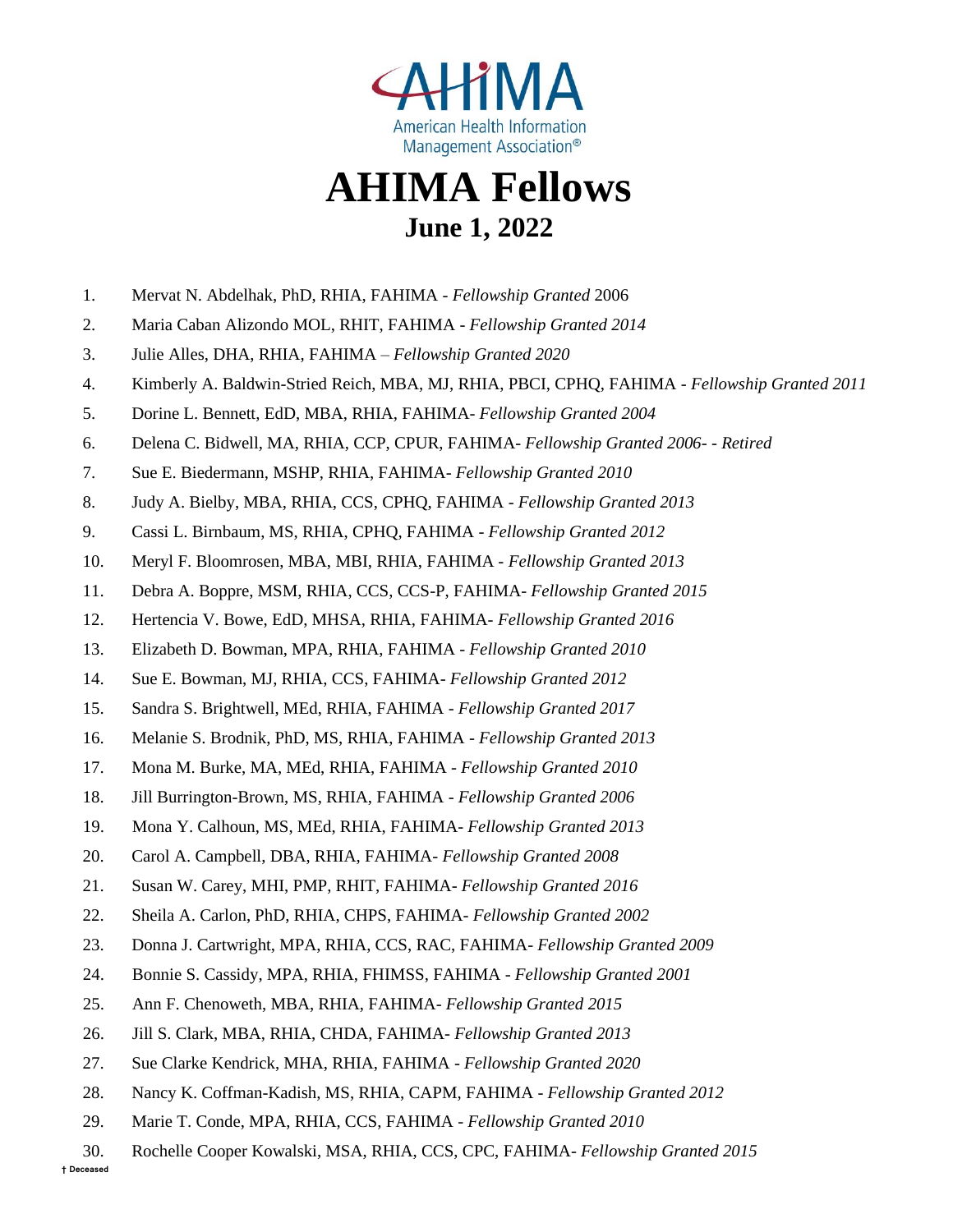- 31. Sarah E. Cottington, MHA, RHIT, CHTS-IM, CPHQ, CPEHR, FNAHQ, FAHIMA- *Fellowship Granted 2014*
- 32. Dawn L. Criswell, MS, RHIA, FAHIMA- *Fellowship Granted 2009*
- 33. Janice E. Crocker, MSA, FAHIMA- *Fellowship Granted 2007- Retired*
- 34. Elizabeth H. Curtis, MA, RHIA, CHPS, FAHIMA- *Fellowship Granted 2016*
- 35. Lynette K. Czarkowski, MS, RHIA, FAHIMA *Fellowship Granted 2011*
- 36. Susan Daniel, MEd, RHIA, CCS, FAHIMA *Fellowship Granted 2014*
- 37. Nadinia A. Davis, MBA, RHIA, CIA, CPA, CHDA, FAHIMA- *Fellowship Granted 2004*
- 38. Jane DeSpiegelaere, MBA, RHIA, CCS, FAHIMA- *Fellowship Granted 2010*
- 39. Kathryn A. DeVault, MSL, RHIA, CCS, CCS-P, PCS, FAHIMA *Fellowship Granted 2014*
- 40. Claire R. Dixon-Lee, PhD, RHIA, CPH, FAHIMA- *Fellowship Granted 2003*
- 41. Marsha W. Dolan, MBA, RHIA, FAHIMA- *Fellowship Granted 2009*
- 42. Julie A. Pursley, MSHI, RHIA, CHDA, FAHIMA *Fellowship Granted 2016*
- 43. Rose T. Dunn, MBA, RHIA, CPA, CHPS, FHFMA, FACHE, FAHIMA- *Fellowship Granted 2002*
- 44. Vanessa A. Duplechain, MS, RHIA, CHPS, FAHIMA- *Fellowship Granted 2013*
- 45. Sharon B. Easterling, MHA, RHIA, CCS, CDIP, CPHM, FAHIMA- *Fellowship Granted 2015*
- 46. Wannetta C. Edwards, MS, RHIA, FAHIMA *Fellowship Granted 2011*
- 47. Perry E. Ellie, MA, RHIA, FAHIMA- *Fellowship Granted 2004*
- 48. Melanie Endicott, MBA/HCM, RHIA, CDIP, CCS, CCS-P, CHDA, CPHI, FAHIMA- *Fellowship Granted 2013*
- 49. Renato L. Estrella, MSHA, RHIA, FAHIMA- *Fellowship Granted 2010*
- 50. Virginia E. Evans, MBA, RHIA, CPC, CRC, FAHIMA- *Fellowship Granted 2010*
- 51. Susan H. Fenton, PhD, MBA, RHIA, CPHI, FAHIMA- *Fellowship Granted 2011*
- 52. Lisa R. Fink, MBA, RHIA, CPHQ, FAHIMA- *Fellowship Granted 2013*
- 53. Jill A. Finkelstein, MBA, RHIA, CHTS-TR, FAHIMA- *Fellowship Granted 2015*
- 54. Cathy A. Flite, PhD, MEd, RHIA, FAHIMA *Fellowship Granted 2001*
- 55. Teresa M. Foley, MA, RHIA, CPHQ, FAHIMA- *Fellowship Granted 2006*
- 56. Susan Foster, EdD, MBA, RHIA, CHPS, CHPC, FAHIMA *Fellowship Granted 2022 NEW*
- 57. Elizabeth J. Forrestal, PhD, RHIA, CCS, FAHIMA- *Fellowship Granted 2001*
- 58. Leslie Ann Fox, MA, RHIA, FAHIMA- *Fellowship Granted 2005*
- 59. Kathleen A. Frawley, JD, MS, RHIA, FAHIMA † *Fellowship Granted 2014*
- 60. Denise A. French, MS, RHIA, FAHIMA *Fellowship Granted 2001*
- 61. Barbara P. Fuller, JD, RHIA, FAHIMA- *Fellowship Granted 2009*
- 62. Jan C. Fuller, MBA, RHIA, CPHIMS, FAHIMA *Fellowship Granted 2010*
- 63. Sandra R. Fuller, MA, RHIA, FAHIMA- *Fellowship Granted 2006*
- 64. Linda C. Galocy, MS, RHIA, FAHIMA- *Fellowship Granted 2017*
- 65. Marie I. Gardenier, MBA, RHIA, CHPS, PMP, FAHIMA *Fellowship Granted 2017*
- 66. Jennifer Hornung Garvin, PhD, MBA, RHIA, CPHQ, CCS, CTR, FAHIMA- *Fellowship Granted 2004*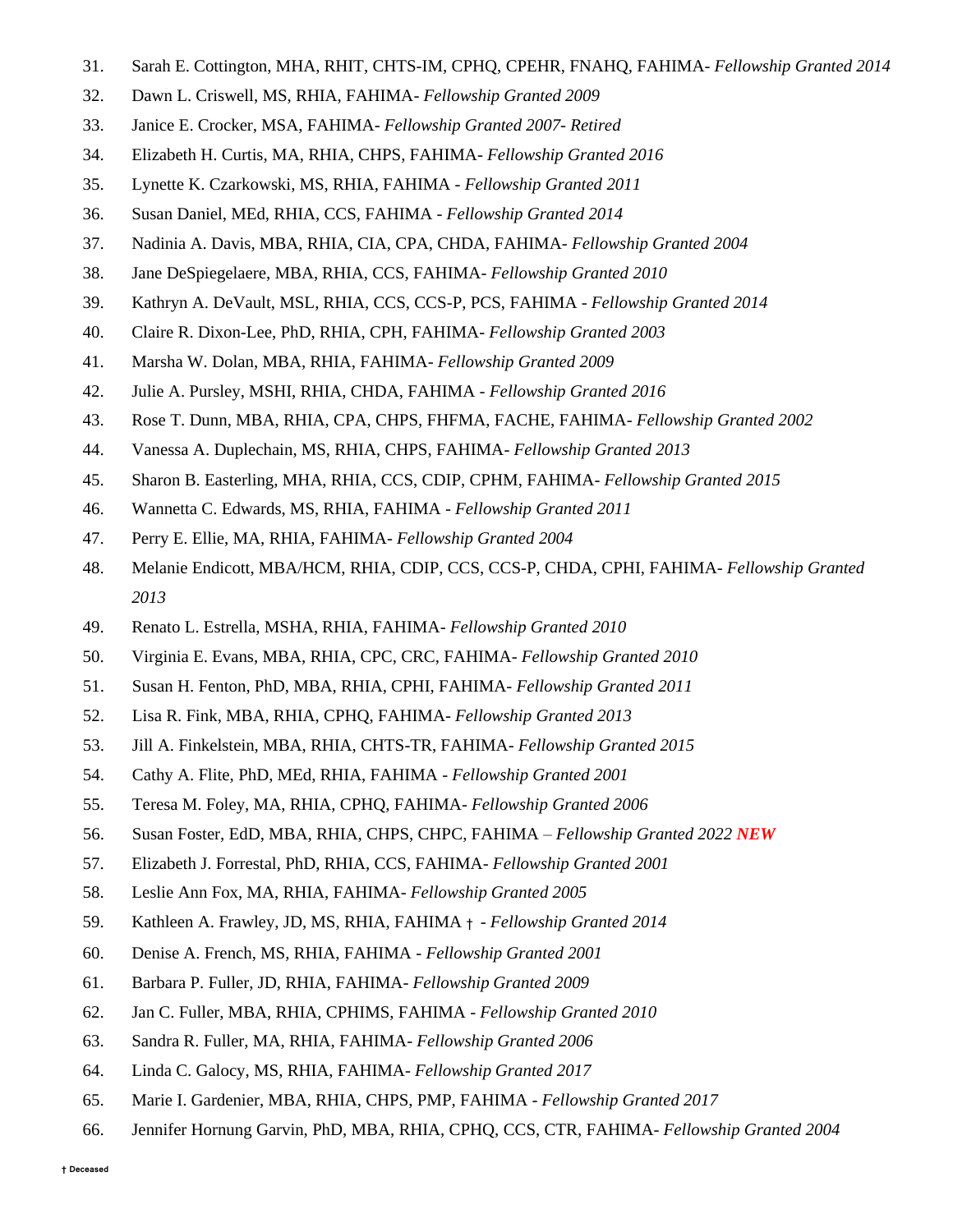- 67. Kathy Giannangelo, MA, RHIA, CCS, CPHIMS, FAHIMA- *Fellowship Granted 2008*
- 68. Stephanie M. Giberson, MS, RHIT, CHPE, CRCR, FAHIMA- *Fellowship Granted 2016*
- 69. Karen Collins Gibson, MSA, RHIA, FAHIMA- *Fellowship Granted 2013*
- 70. Sarah E. Glass, MA, RHIA, CCS, FAHIMA- *Fellowship Granted 2009*
- 71. Colleen A. Goethals, MS, RHIA, FAHIMA- *Fellowship Granted 2009*
- 72. Leslie Gordon, MS, RHIA, FAHIMA- *Fellowship Granted 2013*
- 73. Lynne Thomas Gordon, MBA, RHIA, CAE, FACHE, FAHIMA- *Fellowship Granted 2012*
- 74. Pawan Goyal, MD, MHA, MS, PMP, CPHIMS, CBA, CPHI, FHIMSS, FAHIMA *Fellowship Granted 2014*
- 75. Leah A. Grebner, PhD, MS, RHIA, CCS, FAHIMA- *Fellowship Granted 2008*
- 76. Michelle A. Green, MPS, RHIA, CPC, FAHIMA- *Fellowship Granted 2004*
- 77. Zakevia D. [Green, PhD, MSHA, LHRM, RHIA, FAHIMA -](http://engage.ahima.org/network/members/profile/?UserKey=05ed42ad-a08e-4d5a-a6ad-0dd2a08dd940) *Fellowship Granted 2016*
- 78. Sheila M. Green-Shook, MHA, RHIA, CHP, FAHIMA- *Fellowship Granted 2014*
- 79. Tasha E. Green, MS, RHIA, FAHIMA- *Fellowship Granted 2016*
- 80. Sara S. Grostick, MA, RHIA, FAHIMA- *Fellowship Granted 2004- Retired*
- 81. Darice M. Grzybowski, MA, RHIA, FAHIMA- *Fellowship Granted 2002*
- 82. Lauree E. Handlon, MS, MHA, RHIA, CCS, CPC-H, CHFP, COC, FAHIMA- *Fellowship Granted 2001*
- 83. Laurinda B. Harman, PhD, RHIA, FAHIMA- *Fellowship Granted 2010*
- 84. Susie T. Harris, PhD, MBA, RHIA, CCS, FAHIMA- *Fellowship Granted 2017*
- 85. Julie Renee Hatesohl, MBA, RHIA, CPHQ, FHFMA, FAHIMA- *Fellowship Granted 2017*
- 86. Anita C. Hazelwood, EdD, MLS, RHIA, FAHIMA- *Fellowship Granted 2002*
- 87. Pamela Heller, MSHI, RHIA, CCS-P, FAHIMA- *Fellowship Granted 2016*
- 88. Michelle P. Hermann, MS, RHIA, FAHIMA- *Fellowship Granted 2019*
- 89. Barry S. Herrin, JD, CHPS, FACHE, FAHIMA- *Fellowship Granted 2013*
- 90. Tracy G. Hickey, MBA, RHIA, CPHI, CHTS CP, FAHIMA- *Fellowship Granted 2017*
- 91. Frances A. Hindsman, MBA, RHIA, FAHIMA † *Fellowship Granted 2004*
- 92. Lois M. Hitchcock, MHA, RHIA, FAHIMA- *Fellowship Granted 2015*
- 93. Loretta A. Horton, MEd, RHIA, FAHIMA *Fellowship Granted 2006*
- 94. Walter R. Houlihan, MBA, RHIA, CCS, FAHIMA *Fellowship Granted 2014*
- 95. Shannon H. Houser, PhD, MPH, RHIA, FAHIMA- *Fellowship Granted 2015*
- 96. Thomas J. Hunt, PhD, MBA, RHIA, CHDA, CHTS-IM, FAHIMA- *Fellowship Granted 2015*
- 97. Dawn W. Jackson, DrPH, RHIA, CCS-P, FAHIMA- *Fellowship Granted 2009*
- 98. Patrice M. Jackson, MS, RHIA, CHP, CCS, CHTS-IM, CHTS-TR, CHTS-PW, FAHIMA *Fellowship Granted 2022 NEW*
- 99. Marie A. Janes, MEd, RHIA, FAHIMA *Fellowship Granted 2015*
- 100. Neisa R. Jenkins, EdD, RHIA, FAHIMA *Fellowship Granted 2018*
- 101. Carol A. Jennings, MPA, RHIA, FAHIMA *Fellowship Granted 2002- Retired*
- 102. Sandra L. Joe, MJ, RHIA, FAHIMA- *Fellowship Granted 2016*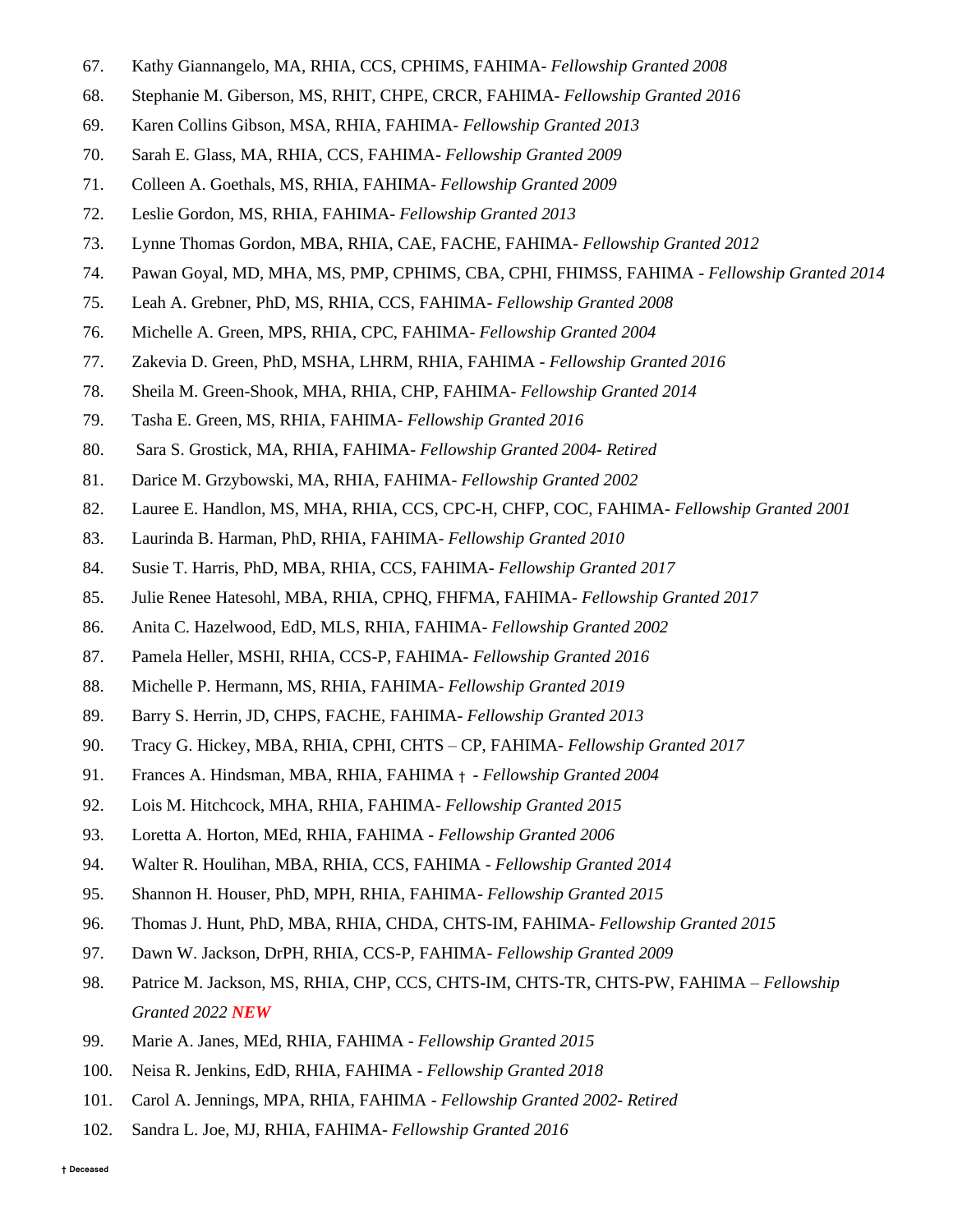- 103. Laurine M. Johnson, MS, RHIA, CPC-H, FAHIMA- *Fellowship Granted 2013*
- 104. Seth Johnson, MBA, RHIA, FAHIMA *Fellowship Granted 2020*
- 105. Theresa D. Jones, MHA, RHIA, HC, FAHIMA *Fellowship Granted 2014*
- 106. Therese M. Jorwic, MPH, RHIA, CCS, CCS-P, FAHIMA- *Fellowship Granted 2009*
- 107. Mary L. Juenemann, MS, RHIA, CCS, FAHIMA- *Fellowship Granted 2019*
- 108. Beth H. Just, MBA, RHIA, FAHIMA † *Fellowship Granted 2010*
- 109. Ellen Shakespeare Karl, MBA, RHIA, CHDA, FAHIMA- *Fellowship Granted 2012*
- 110. Seth J. Katz, MPH, RHIA, FAHIMA- *Fellowship Granted 2017*
- 111. Tim J. Keough, MPA, RHIA, FAHIMA- *Fellowship Granted 2013*
- 112. Elaine P. King, MHS, RHIA, CHP, CHDA, CDIP, FAHIMA- *Fellowship Granted 2009*
- 113. Shelly R. Kirkland, MHI, RHIA, FAHIMA- *Fellowship Granted 2009*
- 114. Linda L. Kloss, MA, RHIA, CAE, FAHIMA- *Fellowship Granted 2006*
- 115. Karl J. Koob, MMIS, RHIA, CPEHR, FAHIMA- *Fellowship Granted 2009*
- 116. Lynn M. Kuehn, MS, RHIA, CCS-P, FAHIMA- *Fellowship Granted 2001*
- 117. Pamela J. Lail, MHA, RHIA, CHDA, CPHI, PMP, FAHIMA- *Fellowship Granted 2015*
- 118. James R. Lantis, Jr., MHA, MS, RHIA, FAHIMA *Fellowship Granted 2014*
- 119. Diane M. Larson, MA, RHIA, CHPS, FAHIMA *Fellowship Granted 2012*
- 120. Kathleen M. LaTour, MA, RHIA, FAHIMA- *Fellowship Granted 2004*
- 121. Madonna M. LeBlanc, MA, RHIA, FAHIMA *Fellowship Granted 2014*
- 122. Chrisann K. Lemery, MSE, RHIA, CHPS, FAHIMA- *Fellowship Granted 2008*
- 123. Sharon I. Lewis, MBA, RHIA, CHPS, CPHQ, FAHIMA- *Fellowship Granted 2012*
- 124. Christi L. Lower, MS, RHIA, FAHIMA- *Fellowship Granted 2017*
- 125. Katherine G. Lusk, MHSM, RHIA, FAHIMA- *Fellowship Granted 2006*
- 126. Stephanie J. Luthi-Terry, MA, RHIA, CHPS, FAHIMA *Fellowship Granted 2012*
- 127. Anne M. Mahalik, MPA, RHIA, CHPS, FAHIMA- *Fellowship Granted 2004*
- 128. Shirley Ann Eichenwald Maki, MBA, RHIA, FAHIMA † *Fellowship Granted 2004*
- 129. Sue M. Malone, MA, MBA, RHIA, FAHIMA- *Fellowship Granted 2004- Retired*
- 130. Eve-Ellen Mandler, MS, RHIA, CCS, FAHIMA- *Fellowship Granted 2009*
- 131. Barbara J. Manger, MPA, RHIA, CCS, FAHIMA- *Fellowship Granted 2004*
- 132. Barbara J. Manor, MA, RHIA, CHDA, FAHIMA- *Fellowship Granted 2017*
- 133. Anita Michelle Martin, MEd, MBA, RHIA, FAHIMA- *Fellowship Granted 2008*
- 134. April L. Martin, DBA, RHIA, CHPS, CHDA, CCS, CDIP, FAHIMA– *Fellowship Granted 2020*
- 135. Marjorie H. McNeill, PhD, RHIA, CCS, FAHIMA- *Fellowship Granted 2011*
- 136. Dana C. McWay, JD, RHIA, FAHIMA- *Fellowship Granted 2015*
- 137. Jacqueline A Moczygemba, MA, RHIA, CCS, FAHIMA *Fellowship Granted 2012*
- 138. Goverdhan D. Mogli, PhD, FHRIM(UK), FAHIMA- *Fellowship Granted 2007*
- 139. Jennifer E. Mueller, MBA, RHIA, FAHIMA- *Fellowship Granted 2017*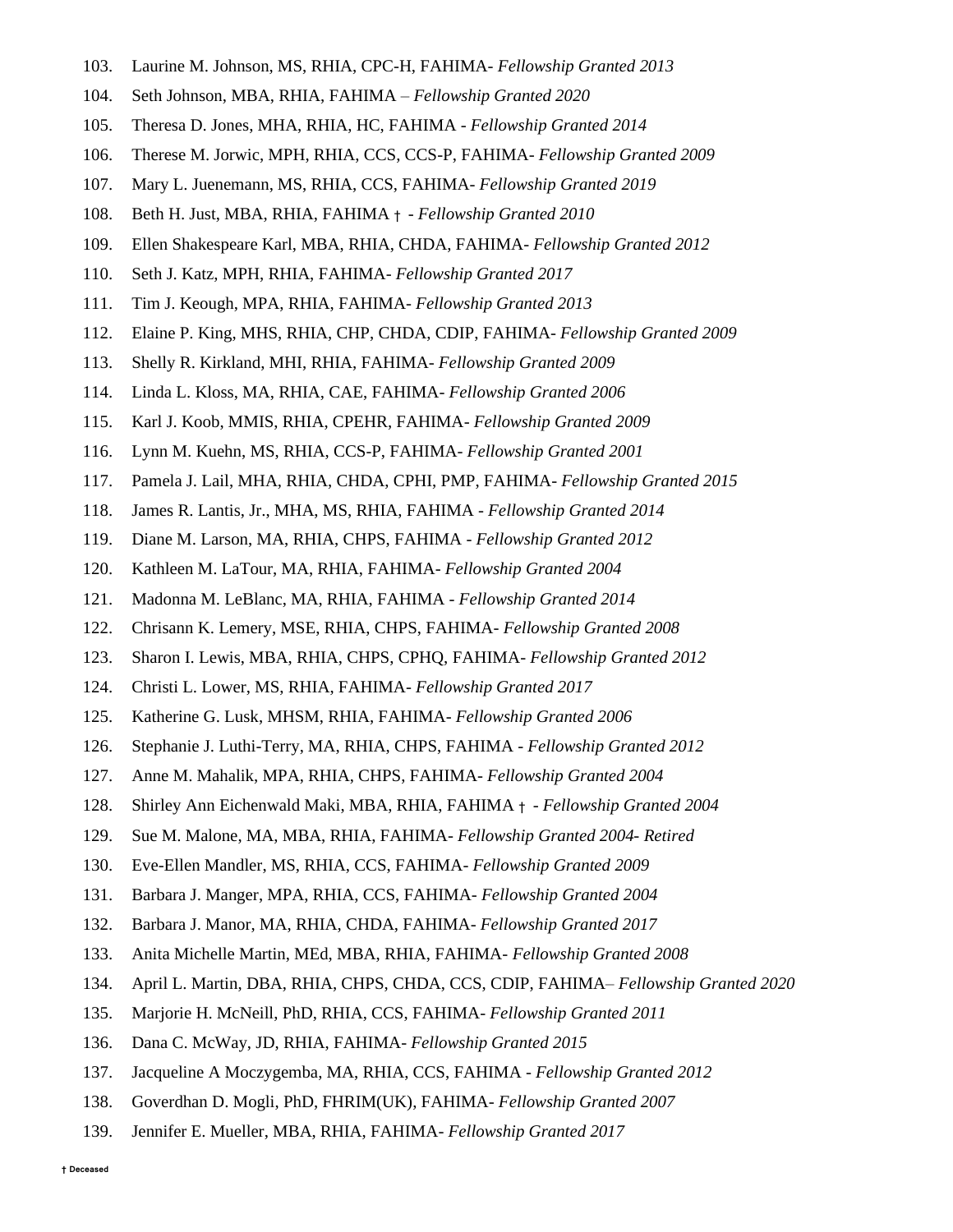- 140. Gretchen C. Murphy, MEd, RHIA, FAHIMA *Fellowship Granted 2004*
- 141. Lewis Geoffrey New, MBA, RHIA, CHFP, CRCR, FHFMA, FAHIMA *Fellowship Granted 2019*
- 142. Pamela K. Oachs, MA, RHIA, CHDA, FAHIMA- *Fellowship Granted 2013*
- 143. Michele O'Connor, MPA, RHIA, FAHIMA- *Fellowship Granted 2008*
- 144. Barbara Odom-Wesley, PhD, RHIA, FAHIMA- *Fellowship Granted 2004*
- 145. Carole L. Okamoto, MBA, RHIA, CHPS, FAHIMA- *Fellowship Granted 2010*
- 146. Lisa C. Paige, MPA, RHIA, FAHIMA- *Fellowship Granted 2013*
- 147. Brooke Palkie, EdD, RHIA, FAHIMA *Fellowship Granted 2020*
- 148. Susan Lee Parker, MEd, RHIA, FAHIMA- *Fellowship Granted 2015*
- 149. Karen R. Patena, MBA, RHIA, FAHIMA- *Fellowship Granted 2009*
- 150. Mary Mike Pavoni, MSMOB, RHIA, FAHIMA †- *Fellowship Granted 2001*
- 151. Lesia Peck, MS, RHIA, PMP, CHPS, CHDA, CPHIMS, FAHIMA *Fellowship Granted 2020*
- 152. Mariruth Petrik, MBA, RHIA, CCS, CCS-P, FAHIMA- *Fellowship Granted 2018*
- 153. Robert Perez, MSA, RHIA, FAHIMA- *Fellowship Granted 2013*
- 154. Deborah J. Perkins, MBA, RHIA, CPHQ, FACHE, FAHIMA- *Fellowship Granted 2010*
- 155. Donna R. Pizzulli, MPA, RHIA, FAHIMA- *Fellowship Granted 2009*
- 156. Cheryl A. Plettenberg, EdD, RHIA, FAHIMA- *Fellowship Granted 2013*
- 157. Catherine E. Porto, MPA, RHIA, CHP, FAHIMA- *Fellowship Granted 2017*
- 158. Valerie S. Prater, MBA, RHIT, FAHIMA- *Fellowship Granted 2015*
- 159. Debra K. Primeau, MA, RHIA, FAHIMA- *Fellowship Granted 2008*
- 160. Rebecca B. Reynolds, EdD, MHA, RHIA, CHPS, FAHIMA- *Fellowship Granted 2012*
- 161. Harry B. Rhodes, PhD, MBA, RHIA, CHPS, CPHIMS, CDIP, FAHIMA- *Fellowship Granted 2007*
- 162. John Richey, MBA, RHIA, FAHIMA- *Fellowship Granted 2015*
- 163. Laurie A. Rinehart-Thompson, JD, RHIA, CHP, FAHIMA *Fellowship Granted 2011*
- 164. Laura J. Rizzo, MHA, RHIA, FAHIMA *Fellowship Granted 2014*
- 165. April D. Robertson, MPA, RHIA, CHPS, FAHIMA- *Fellowship Granted 2007*
- 166. Daniel F. Rode, MBA, CHPS, FHFMA, FAHIMA *Fellowship Granted 2014*
- 167. Vickie L. Rogers, MS, RHIA, FAHIMA † *Fellowship Granted 2006*
- 168. LisaRae Roper, MS, MHA, CCS-P, CPC, CPC-I, FAHIMA- *Fellowship Granted 2016*
- 169. Angela Dinh Rose, MHA, RHIA, CHPS, FAHIMA- *Fellowship Granted 2013*
- 170. Vera Rulon, MS, RHIT, FAHIMA- *Fellowship Granted 2008*
- 171. Sally J. Rynberg, MSA, RHIA, FAHIMA- *Fellowship Granted 2009*
- 172. Nanette B. Sayles, EdD, RHIA, CHPS, CHDA, CPHI, CCS, CPHIMS, FAHIMA- *Fellowship Granted 2006*
- 173. MariBeth Schneider, MS, RHIA, FAHIMA- *Fellowship Granted 2016*
- 174. Lou Ann Schraffenberger, MBA, RHIA, CCS, CCS-P, FAHIMA *Fellowship Granted 2008*
- 175. Karen S. Scott, MEd, RHIA, CCS-P, FAHIMA- *Fellowship Granted 2013*
- 176. Susan P. Scully, MS, RHIA, CCS, CCS-P, FAHIMA- *Fellowship Granted 2015*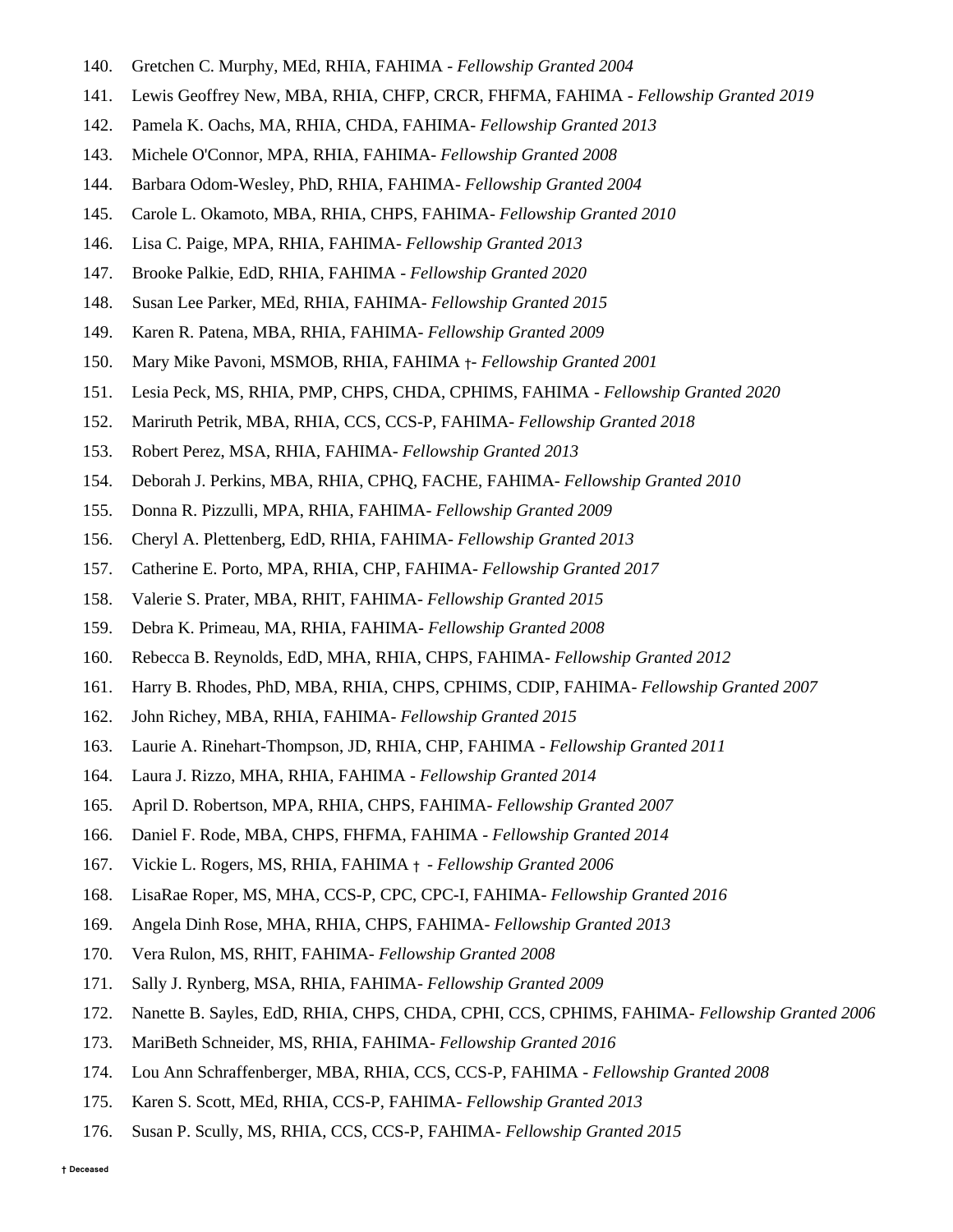- 177. M. Beth Shanholtzer, MAED, RHIA, FAHIMA- *Fellowship Granted 2014*
- 178. Patricia L. Shaw, EdD, RHIA, FAHIMA- *Fellowship Granted 2006*
- 179. Patty Thierry Sheridan, MBA, RHIA, FAHIMA *Fellowship Granted 2011*
- 180. Cortnie R. Simmons, MHA, PMP, RHIA, CDIP, CCS, FAHIMA- *Fellowship Granted 2018*
- 181. Margaret A. Skurka, MS, RHIA, CCS, FAHIMA- *Fellowship Granted 2008*
- 182. Donna J. Slovensky, PhD, RHIA, FAHIMA- *Fellowship Granted 2001*
- 183. Carol F. Smith, MBA, RHIA, FAHIMA- *Fellowship Granted 2013*
- 184. Diann H. Smith, MS, RHIA, CHP, FAHIMA *Fellowship Granted 2011*
- 185. Jody Smith, PhD, RHIA, FAHIMA- *Fellowship Granted 2004*
- 186. Teresa M. Smithrud, MJ, MA, RHIA, CHPS, FAHIMA *Fellowship Granted 2020*
- 187. Geraldine Smothers, MPA, RHIA, CSL, CPHQ, FAHIMA † *Fellowship Granted 2008*
- 188. C. Jeanne Solberg, MA, RHIA, FAHIMA *Fellowship Granted 2012*
- 189. Cynthia A. Spann, MIS, RHIA, CHPS, CCS, CCS-P, FAHIMA- *Fellowship Granted 2017*
- 190. Renae L. Spohn, MBA, RHIA, CPHQ, CPHI, FNAHQ, FAHIMA- *Fellowship Granted 2006*
- 191. Mary H. Stanfill, MBI, RHIA, CCS, CCS-P, FAHIMA- *Fellowship Granted 2009*
- 192. Julia A. Steff, MHSc, RHIA, CPHQ, CPHI, CCS, CCS-P, FAHIMA– *Fellowship Granted 2020*
- 193. Rachelle S. Stewart, DrPH, RHIA, FAHIMA- *Fellowship Granted 2007*
- 194. Dwan A. Thomas-Flowers, MBA, RHIA, CDIP, CCS, FAHIMA *Fellowship Granted 2019*
- 195. Kathy C. Trawick, EdD, MAEd, RHIA, FAHIMA- *Fellowship Granted 2013*
- 196. Tricia E. Truscott, MBA, RHIA, CHP, FAHIMA- *Fellowship Granted 2013*
- 197. Mariela T. Twiggs, MS, RHIA, CHP, FAHIMA- *Fellowship Granted 2004*
- 198. Carolyn R. Valo, MS, RHIT, FAHIMA- *Fellowship Granted 2008*
- 199. Carol A. Venable, MPH, RHIA, FAHIMA- *Fellowship Granted 2004*
- 200. Shirley Ann Villaire, MS, RHIA, FAHIMA- *Fellowship Granted 2013*
- 201. Susan Wallace, MEd, RHIA, CCS, CCDS, CDIP, FAHIMA *Fellowship Granted 2014*
- 202. Diana M. Warner, MS, RHIA, CHPS, FAHIMA- *Fellowship Granted 2010*
- 203. Amy L. Watters, EdD, MA, RHIA, FAHIMA *Fellowship Granted 2011*
- 204. Valerie J. Watzlaf, PhD, MPH, RHIA, FAHIMA- *Fellowship Granted 2003*
- 205. Roseann Webb, MNM, RHIA, LHRM, FAHIMA- *Fellowship Granted 2012*
- 206. Lou Ann Wiedemann, MS, RHIA, CPEHR, CHDA, CDIP, FAHIMA- *Fellowship Granted 2009*
- 207. Melinda A. Wilkins, PhD, RHIA, FAHIMA- *Fellowship Granted 2013*
- 208. Lynette M. Williamson, MBA, RHIA, CCS, CPC, FAHIMA *Fellowship Granted 2011*
- 209. Kelly A. Wilson, MBA, RHIA, CHP, HCRM, FAHIMA- *Fellowship Granted 2013*
- 210. Sandra K. Winkelmann, MHA, RHIA, CHDA, FAHIMA- *Fellowship Granted 2015*
- 211. Lee Wise, RHIA, MS, CHCO, FAHIMA *Fellowship Granted 2022 NEW*
- 212. Jami R. Woebkenberg, MHIM, RHIA, CPHI, FAHIMA- *Fellowship Granted 2018*
- 213. Julie Wolter, MA, RHIA, FAHIMA- *Fellowship Granted 2008*